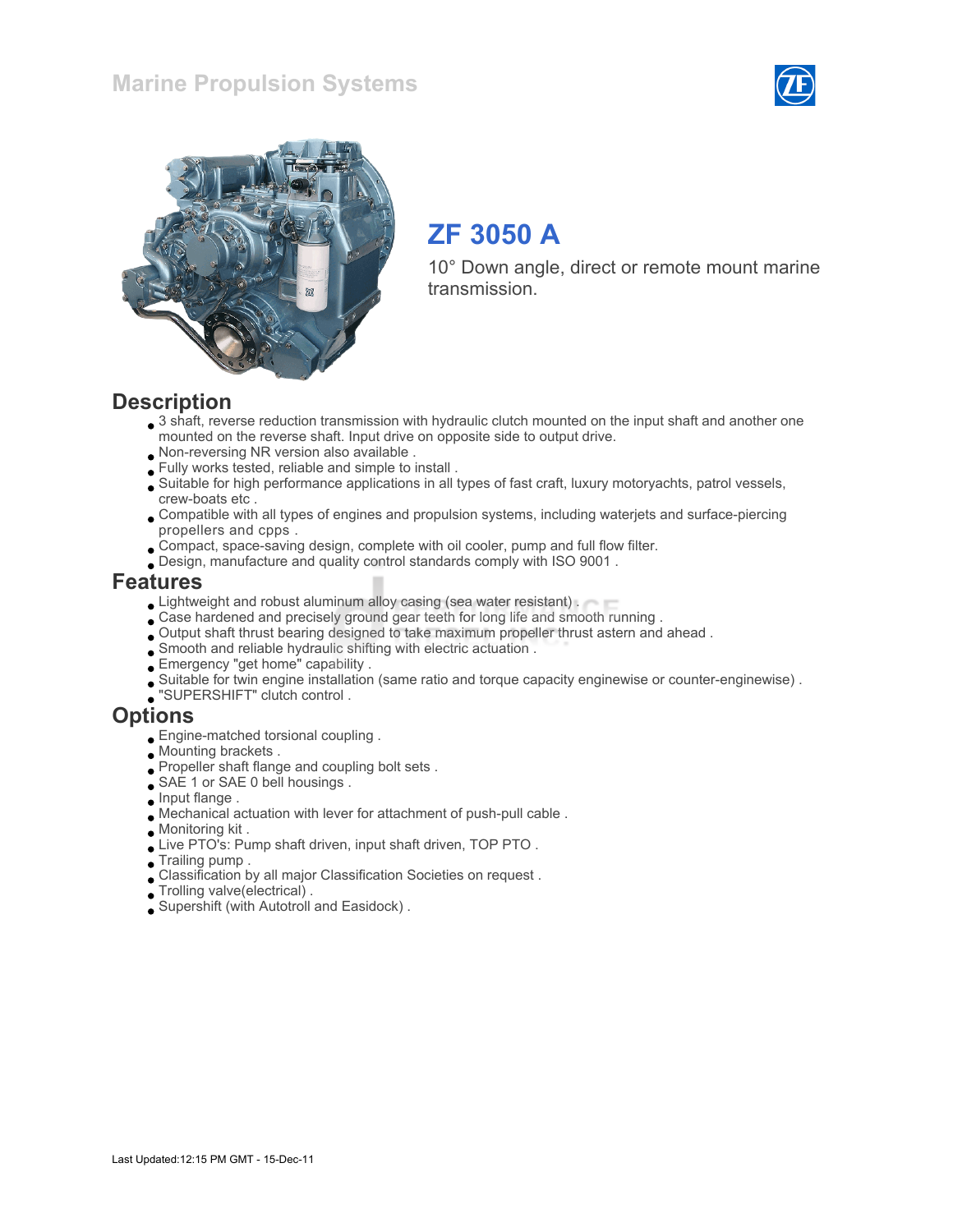

#### Pleasure Duty

| <b>RATIOS</b>                                                                  | MAX.<br>POWER/RPM<br><b>TORQUE</b> |      |                                   |                                | <b>INPUT POWER CAPACITY</b> |          |    |          |    |                    | MAX.<br><b>RPM</b> |
|--------------------------------------------------------------------------------|------------------------------------|------|-----------------------------------|--------------------------------|-----------------------------|----------|----|----------|----|--------------------|--------------------|
|                                                                                | Nm                                 | ftlb | <b>kW</b>                         | hp                             | <b>kW</b>                   | hp       | kW | hp       | kW | hp                 |                    |
|                                                                                |                                    |      |                                   |                                |                             | 2100 rpm |    | 2300 rpm |    | 2450 rpm           |                    |
| $1.351^*$ , $1.486^*$ , $1.750^*$ , $2.034$ ,<br>2.259*, 2.520, 2.750*, 3.000* | 5888                               | 4343 | 0.6165 0.8268 1295 1736 1418 1902 |                                |                             |          |    |          |    | 1511 2026          | 2600               |
| $\blacksquare$ 3.280*                                                          | 5113                               | 3771 |                                   | 0.5354 0.7180 1124  1508  1231 |                             |          |    |          |    | 1651   1312   1759 | 2600               |

\* Special Order Ratio.

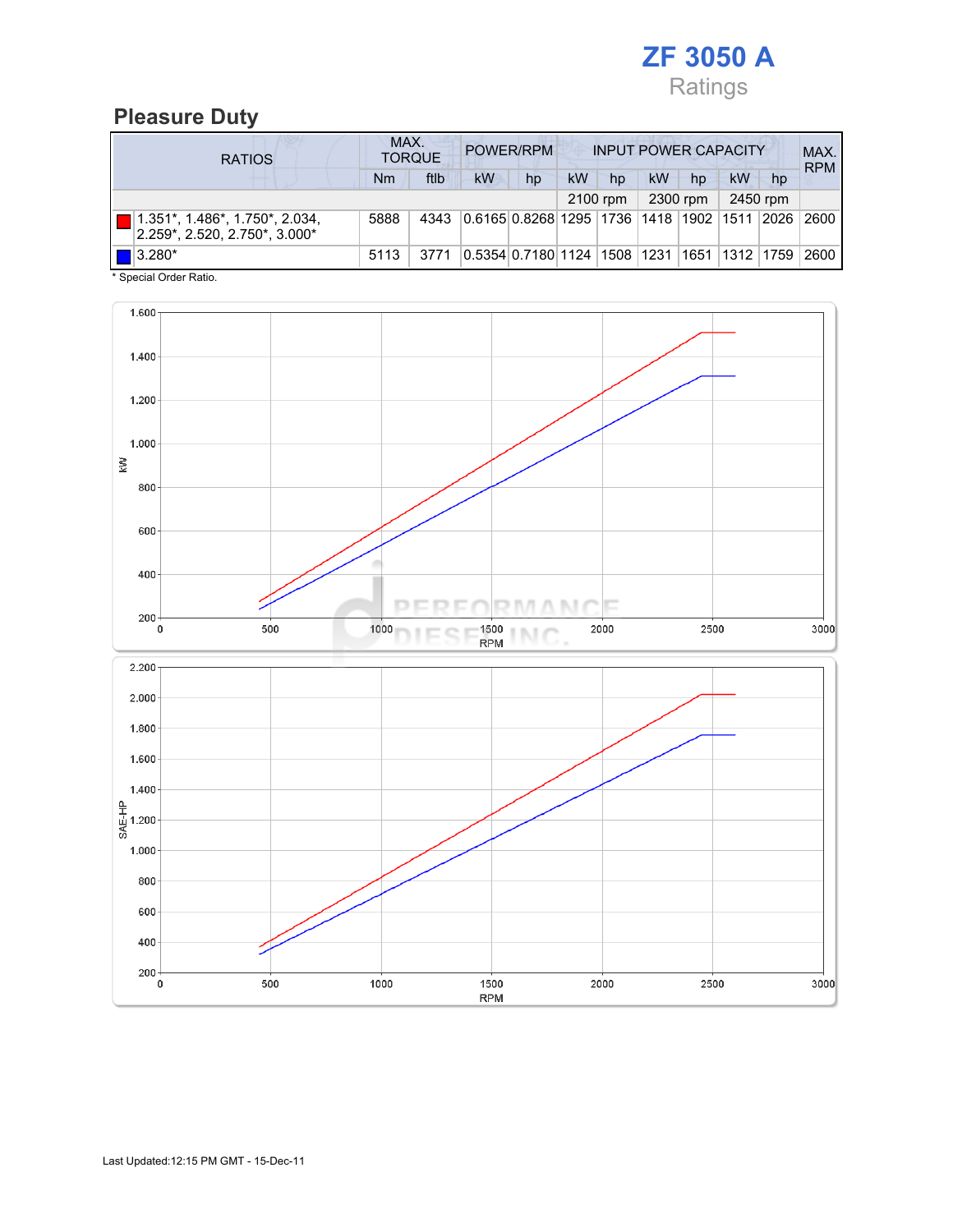

### Light Duty

| <b>RATIOS</b>                                                      | MAX.<br><b>TORQUE</b> | POWER/RPM<br><b>INPUT POWER CAPACITY</b> |                                                  |    |          |    |    | MAX.<br><b>RPM</b> |    |          |      |
|--------------------------------------------------------------------|-----------------------|------------------------------------------|--------------------------------------------------|----|----------|----|----|--------------------|----|----------|------|
|                                                                    | Nm                    | ftlb                                     | kW                                               | hp | kW       | hp | kW | hp                 | kW | hp       |      |
|                                                                    |                       |                                          |                                                  |    | 2100 rpm |    |    | 2300 rpm           |    | 2450 rpm |      |
| 1.351*, 1.486*, 1.750*, 2.034,<br>$2.259$ *, 2.520, 2.750*, 3.000* | 5361                  | 3954                                     | 0.5614 0.7528 1179  1581  1291  1731  1375  1844 |    |          |    |    |                    |    |          | 2600 |
| $\blacksquare$ 3.280*<br>$*$ On a simil Onder Definition           | 4834                  | 3565                                     | 0.5062 0.6788 1063 1425 1164 1561 1240           |    |          |    |    |                    |    | 1663     | 2600 |

Special Order Ratio.

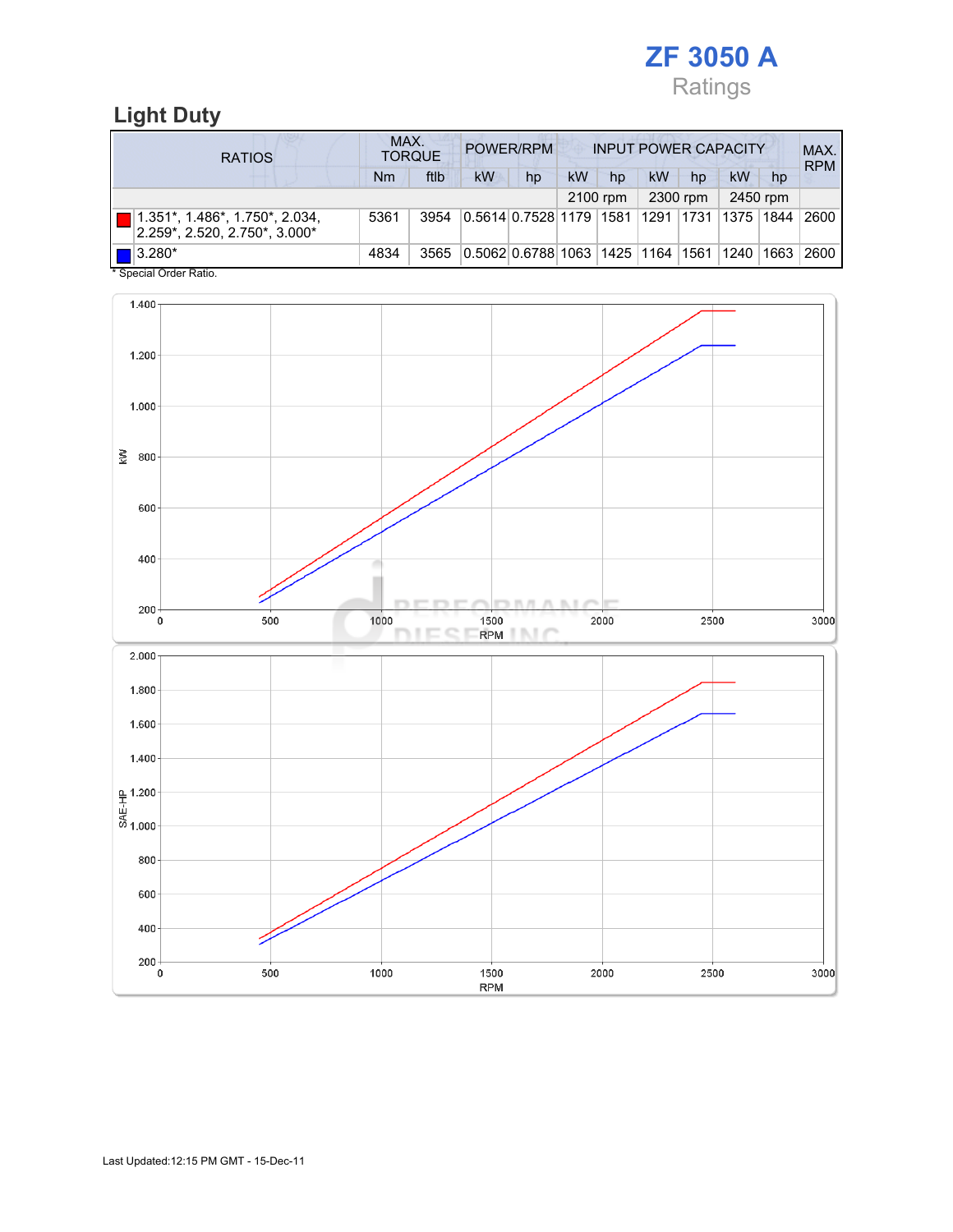## ZF 3050 A Ratings

### Medium Duty

| <b>RATIOS</b>                                                       | <b>MAX. TORQUE POWER/RPM</b> |      |                                                       |    | <b>INPUT POWER CAPACITY</b> |          |    |          |          |    | MAX.        |
|---------------------------------------------------------------------|------------------------------|------|-------------------------------------------------------|----|-----------------------------|----------|----|----------|----------|----|-------------|
|                                                                     | Nm                           | ftlb | kW                                                    | hp | <b>kW</b>                   | hp       | kW | hp       | kW       | hp | <b>RPM</b>  |
|                                                                     |                              |      |                                                       |    |                             | 1800 rpm |    | 2100 rpm | 2250 rpm |    |             |
| 1.351*, 1.486*, 1.750*, 2.034,<br>$ 2.259$ *, 2.520, 2.750*, 3.000* | 4921                         | 3630 | 0.5153 0.6910 928  1244  1082  1451  1159  1555  2600 |    |                             |          |    |          |          |    |             |
| $\blacksquare$ 3.280*<br>* Concoial Order Patio                     | 4005                         | 2954 | 0.4194 0.5624 755  1012   881                         |    |                             |          |    | 1181     | 944      |    | 1265   2600 |

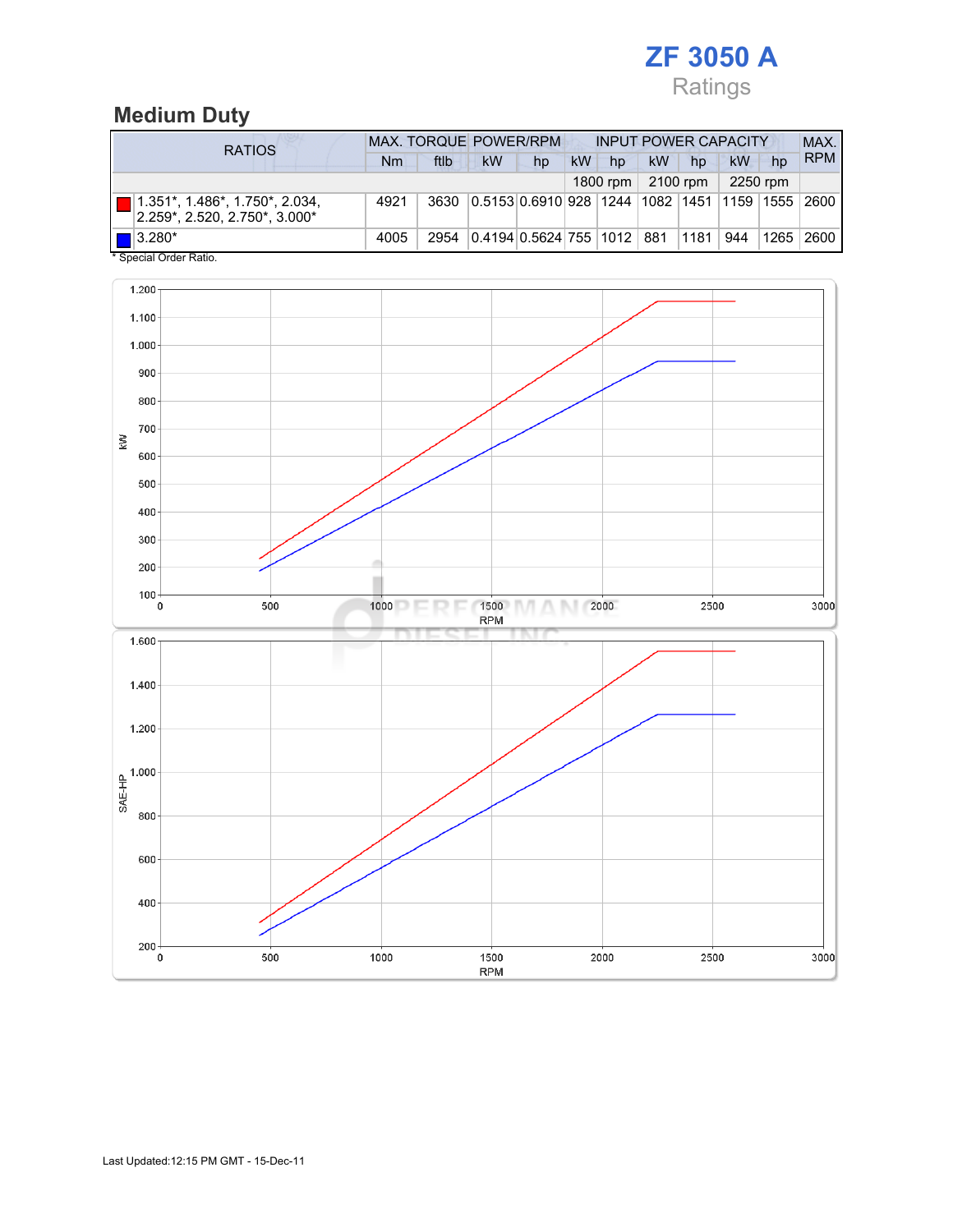## ZF 3050 A Ratings

## Continuous Duty

| <b>RATIOS</b>                                                                  |      | <b>MAX. TORQUE POWER/RPM</b> |                                                    | <b>INPUT POWER CAPACITY</b> |           |          |           |          | MAX. |            |            |
|--------------------------------------------------------------------------------|------|------------------------------|----------------------------------------------------|-----------------------------|-----------|----------|-----------|----------|------|------------|------------|
|                                                                                | Nm   | ftlb                         | <b>kW</b>                                          | hp                          | <b>kW</b> | hp       | <b>kW</b> | hp       | kW   | hp         | <b>RPM</b> |
|                                                                                |      |                              |                                                    |                             |           | 1600 rpm |           | 1800 rpm |      | 2100 rpm   |            |
| $  $ 1.351*, 1.486*, 1.750*, 2.034, 2.259*, $  $<br>$ 2.520, 2.750^*$ , 3.000* | 4454 |                              | 3285 0.4664 0.6254 746 1001 839 1126 979 1313 2100 |                             |           |          |           |          |      |            |            |
| $\blacksquare$ 3.280*<br>* Concial Order Patio                                 | 3920 | 2891                         | 0.4105 0.5505 657                                  |                             |           | 881      | 739       | 991      |      | 862 1156 1 | 2100       |

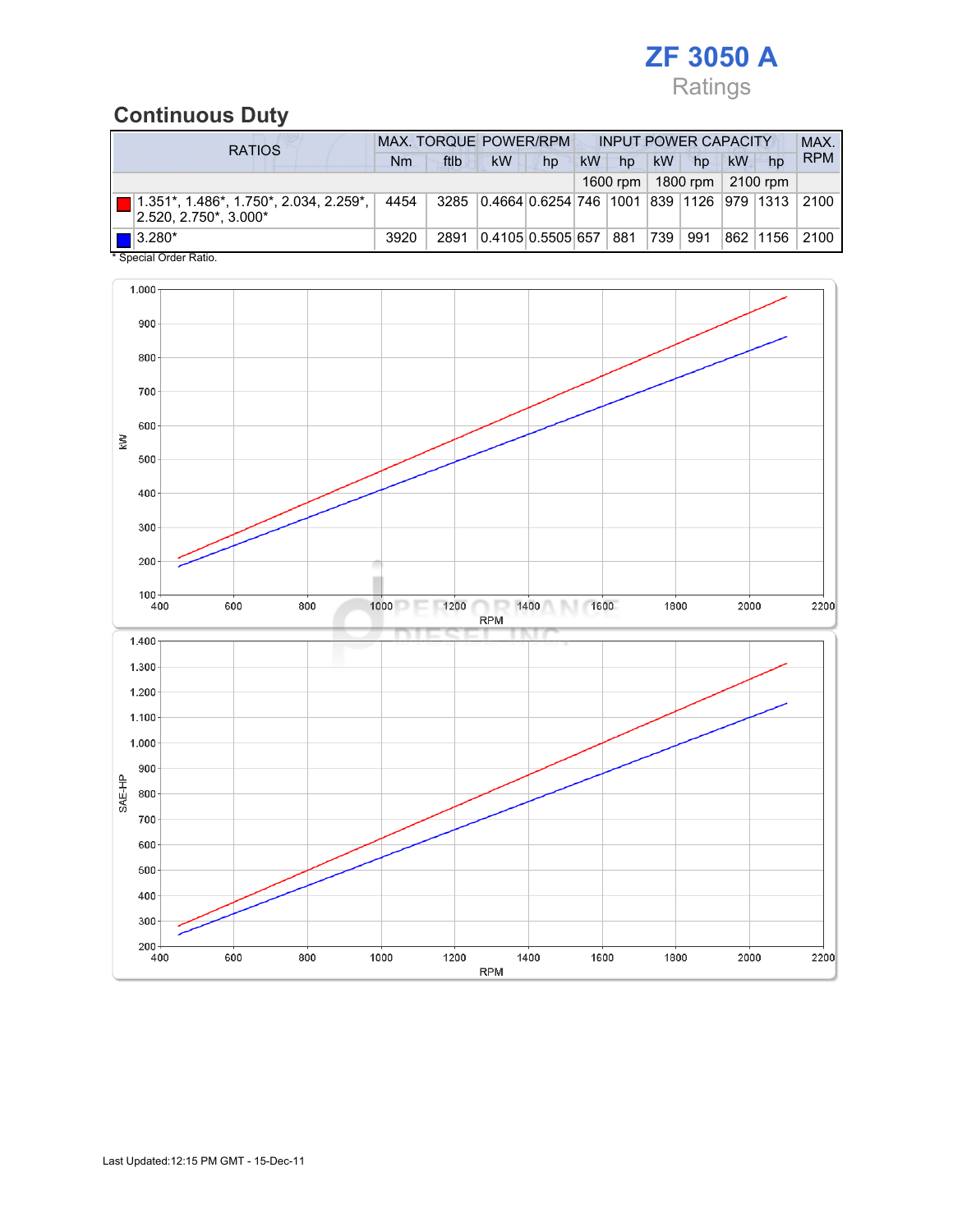### ZF 3050 A Dimensions



|       | mm (inches)                                  |                |    |    |                |  |  |                                                                                                      |  |                     |
|-------|----------------------------------------------|----------------|----|----|----------------|--|--|------------------------------------------------------------------------------------------------------|--|---------------------|
| Angle | A                                            | B <sub>1</sub> | B2 | H1 | H <sub>2</sub> |  |  | L <sub>2</sub>                                                                                       |  | <b>Bell</b><br>Hsg. |
| 10.0  |                                              |                |    |    |                |  |  | $327$ (12.9) 365 (14.4) 365 (14.4) 218 (8.59) 665 (26.2) 668 (26.3) 452 (17.8) 132 (5.19) 150 (5.90) |  | 0                   |
|       | Oil Capacity Litre (US qt)<br>Weight kg (lb) |                |    |    |                |  |  |                                                                                                      |  |                     |
|       | 31.0(32.9)<br>485 (1.069)                    |                |    |    |                |  |  |                                                                                                      |  |                     |

### SAE Bell Housing Dimensions RFORMANCE

|              |       |  |    |  |                                                                 |  | <b>Bolt Holes</b> |          |  |  |
|--------------|-------|--|----|--|-----------------------------------------------------------------|--|-------------------|----------|--|--|
| SAF No.      |       |  |    |  |                                                                 |  |                   | Diameter |  |  |
|              | mm    |  | mm |  | mm                                                              |  |                   |          |  |  |
| <sup>n</sup> | 647.7 |  |    |  | 25.5 679.45 26.75 711.2 28.0 16 13.49 17/32                     |  |                   |          |  |  |
|              |       |  |    |  | 511.18 20.125 530.23 20.875  552.45  21.75   12   11.91   15/32 |  |                   |          |  |  |

### Output Coupling Dimensions

|    |              |    |                   |    |               |                                                         | <b>Bolt Holes</b> |      |              |  |  |
|----|--------------|----|-------------------|----|---------------|---------------------------------------------------------|-------------------|------|--------------|--|--|
|    |              |    |                   |    |               |                                                         | No.               |      | Diameter (E) |  |  |
| mm | $\mathsf{I}$ | mm | $\blacksquare$ In | mm | $\mathsf{In}$ | mm                                                      |                   | mm   |              |  |  |
|    |              |    |                   |    |               | 225   8.86   190   7.48   145   5.71   25.0   0.98   12 |                   | 22.2 | 0.87         |  |  |